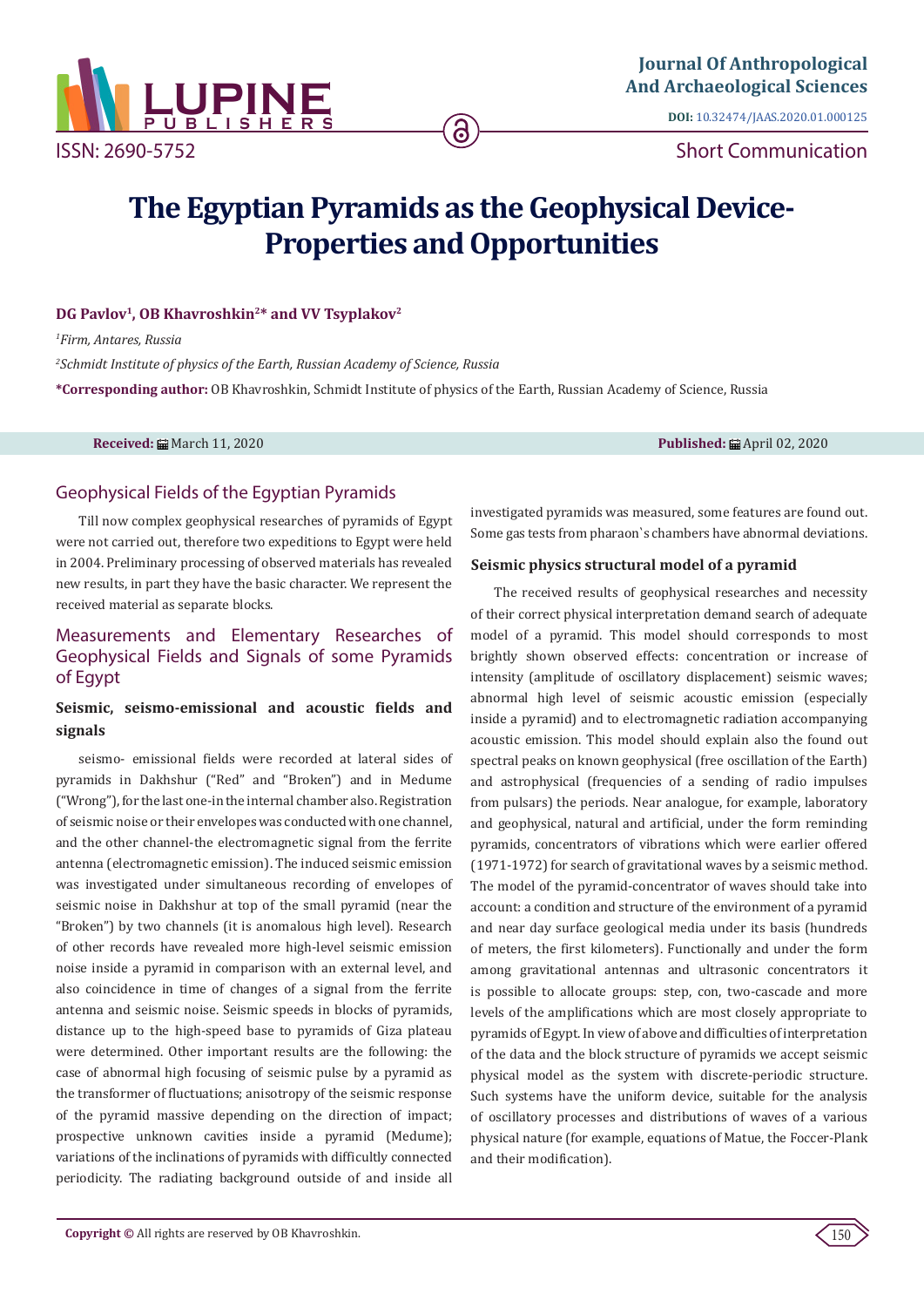### **Seismic noise of pyramid Snofru (Dashur): A space component**

The generalized analysis of results of research of the seismic noise fields and signals of the Egyptian pyramids and adjoining geological structures make necessary attraction of modern physical representations. In particular, the adequate understanding information of seismic noise is impossible without introduction of concept of seismically active media adapted to conditions of pyramids. Constructive attributes of such media are known, in part they were observed under realization of our researches. Accordingly, we analyzed the seismic noise which has been recorded without detection of envelope as two separate blocks: at the spectral range of (0-6) Hz and at the range of (0-180) Hz. At the range of (0-6) Hz we considered all peaks and features of the geophysical media in details, and at (0-180) Hz – only one pick but with the most details. The both ranges were investigated as well by the method of the spectrum-time analysis. We took into account the existence of several types of seismically active media:

a) A seismo-acoustic emission field of a massive of pyramids;

b) seismo-acoustic emission field of the near media and first of all under a pyramid;

c) seismo-emission processes dealing with influence of active tectonic motions of region, lunar-solar tides etc.;

d) chaotic seismic wave field of region. For the lowfrequency part of the spectrum comparison of parameters of seismic noise and groups of pulsars testifies to steady mutual conformity of their parameters and confirms the assumption of the contribution of space influence in low-frequency spectral peaks of noise of pyramid Snofru.

A high-frequency part of the spectrum: the peak in a vicinity 17 Hz was marked and earlier, but his dominant value is observed for the first time; besides there is a space source, pulsar PSR 1913+16 with period Р=0.059 s with (16.95 Hz) which radiation also influences the geological media and a pyramid. This influence on amplitude concedes by many orders to known processes, but incommensurably is higher than stability of frequency. As the spectrum-time analysis has shown, incidentally there is a capture and synchronization seismic noise a signal in the strip of (16.5-17.2) Hz on frequency  $\sim$  16.95 Hz, i.e. amplification of the weak signal of a space origin from pulsar PSR 1913+16 is due to the bad regional signal and a resonance of a pyramid. Other features of the spectrum, probably, are caused by existence of the powerful background of seismic emission both the pyramid, and the geological environment under a pyramid. The general features are the following:

a) Seismic noise of pyramid Snofru has the nonlinear nature, its structure has the increased sensitivity to external influences; various parts of the spectrum of seismic noise have inherent formation mechanisms according to their physical nature.

b) The low-frequency part of the spectrum reflects cooperative processes of influence and interaction of energy of seismic noise of actually pyramids and environments and external space influence of the majority of known pulsars.

c) Isolated peaks of more high-frequency part of the spectrum of seismic noise, first of all at the frequency of  $\sim$ 17 Hz, also are determined by several power mechanisms, and the analysis of such structure of peak has revealed influence of space radiation of pulsar PSR 1913+16 and industry noise components on  $f0/3$  ( $f0 = 50$  Hz).

## **Opportunities**

On the basis of the specified properties and geophysical features of pyramids we see the new applied and fundamental directions of their use. Now we consider the following offers dealing with problems at the various stage of their development and the analysis:

a. The short-term prognosis of earthquakes for the big Cairo.

b. The decision of geodynamic and structural problems, an internal structure of the Earth.

c. Creation of the generalized model seismic and acoustic emission; display of the law of P. Kjuri about a role of symmetry; circuits of management implosion streams.

d. Instrumental-methodical development of search of space influence on pyramids and adjoining structures.

e. Development of paleo-archeologic representation on researches of pyramids within the framework of model of numerous existences of the advanced society.

f. Creation of the new archeologic-geophysical methods of research of pyramids.